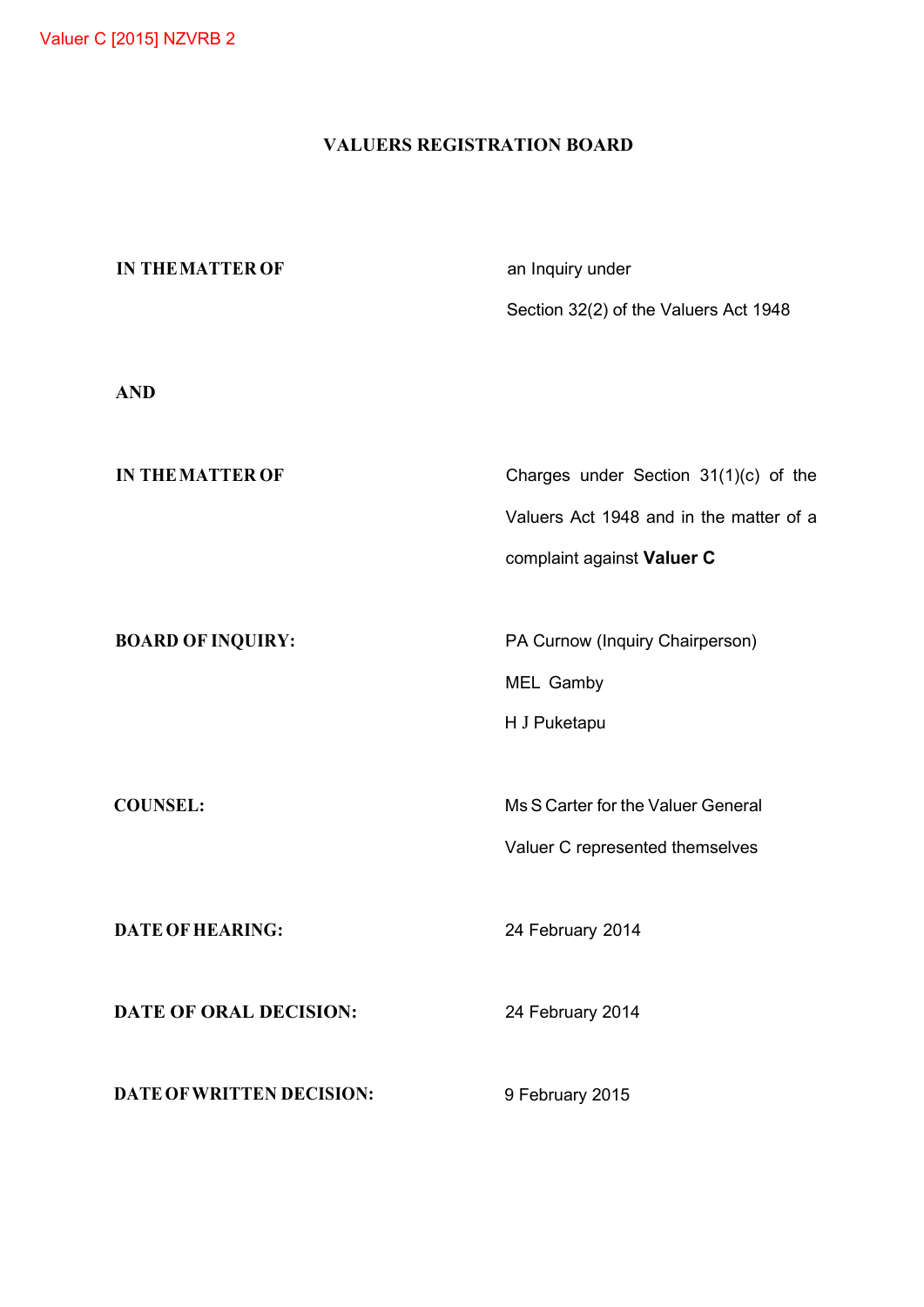#### **BACKGROUND**

- 1. In June 2008 Valuer C was working as a registered valuer for Company 1, who were instructed by the complainants to provide a valuation report on a residential block of land, the subject property. The report was for the purpose of the complainants considering the land for mortgage security purposes.
- 2. The report was completed and signed on 16 June 2008 by Valuer C and counter signed by Valuer P, also a registered valuer at Company 1. Valuer P was counter signatory, as the complainants required an ANZIV/SPINZ qualified valuer.
- 3. The land was valued at \$1,500,000 inclusive of GST, if any. A mortgage recommendation of \$725,000 was provided for. In reliance on the valuation the complainants advanced \$975,000. Their client subsequently defaulted four months later.
- 4. In anticipation of a mortgagee sale, in October 2008 the complainants obtained a new valuation report from Company 2. The complainants were advised as at 15 October 2008 the value of the property was \$650,000 inclusive of GST, if any. The property was subsequently sold at public auction in 2009 for \$287,000.
- 5. Due to the disparity between the Company 2 report and the Company 1 report, the complainants instructed Company 2 to peer review the valuation provided by Company 1. Concerns were raised in the peer review and, as a consequence, the complainants instructed Valuer 2 to provide a further retrospective valuation report and peer review of the Company 1 report. Valuer 2 valued the land as at 16 June 2008 at \$692,000 plus GST, if any, and he also confirmed that the Company 1 report had serious deficiencies.
- 6. A formal complaint was filed with the Valuers Registration Board on the 7 December 2010. The Valuer General instructed two valuers to provide a retrospective valuation as at the 13 June 2008, the date that the authors of the Company 1 report stated that they had inspected the subject property.
- 7. Valuer 3 valued the property at \$600,000 including GST, if any, whilst Valuer 4 valued the property at \$980,000 including GST, if any.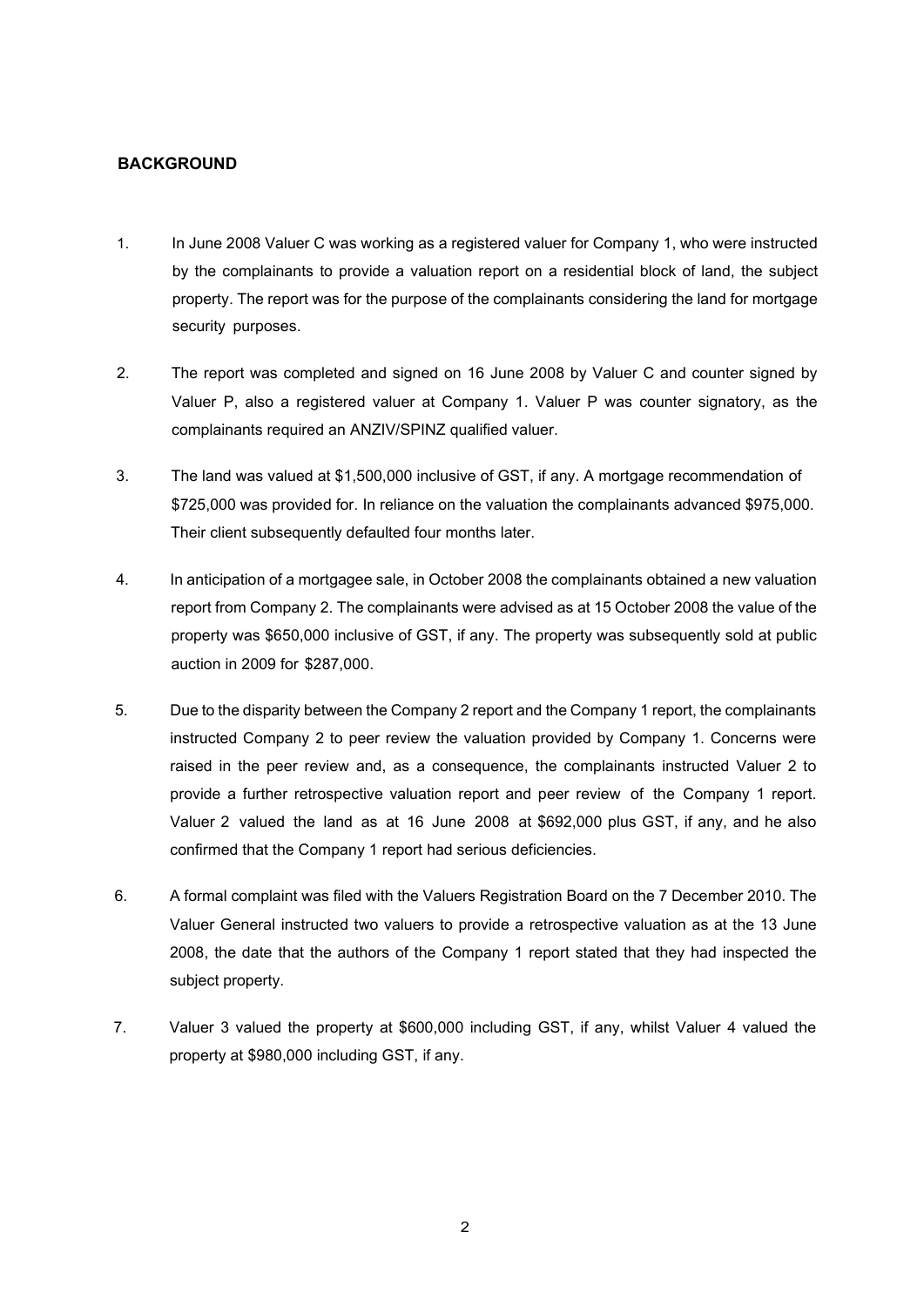- 8. Taking the highest retrospective valuation, that of Valuer 4, the Company 1 valuation of \$1,500,000 is 53% above the nearest retrospective valuation.
- 9. In response to the complaint, Company 4 on behalf of Valuer C wrote to the Valuer General in January 2011 challenging the Valuers Registration Board's ability to investigate the complaint. The Valuer General was advised that Valuer C had not been a registered valuer since mid-2010. Further, that unless the Board reversed its decision to investigate, "our client will have no choice but to apply for a judicial review of the Board's decision".
- 10. In March 2011 the Valuer General was advised by Company 4 that they no longer represented Valuer C and was not able to advise on Valuer C's address.
- 11. The Valuer General wrote to Valuer C on the 12 April 2011 at Valuer C's last known address. This letter arrived back at the Valuer General's office noted "return to sender".
- 12. The first response from Valuer C since the January 2011 letter and repeated efforts by the Valuer General to contact them, came in a letter dated 11 December 2013.
- 13. In this letter Valuer C repeated the challenge to the Valuers Registration Board jurisdiction. Further, that full responsibility for the valuation lay with Valuer P. Valuer C said that they have neither been registered nor practiced for close to four years.
- 14. The position advanced by Valuer C was not accepted by the Board. The Board ordered an inquiry be held and this took place in Wellington on 24 February 2014.

## **THE CHARGES**

15. Two charges were notified to Valuer C. By email dated 29 January 2014 Valuer C advised the Board they intended to plead guilty to the charges.

The two charges that Valuer C faced were:

1. Section 31(1)(c) of the Valuers Act 1948:

*That you have been guilty of such incompetent conduct in the performance of your duties*  as a valuer as renders you liable to a penalty provided by the Valuers Act 1948 in that in *compiling a valuation report dated 16 June 2008 with respect to a property you grossly overvalued the said property.*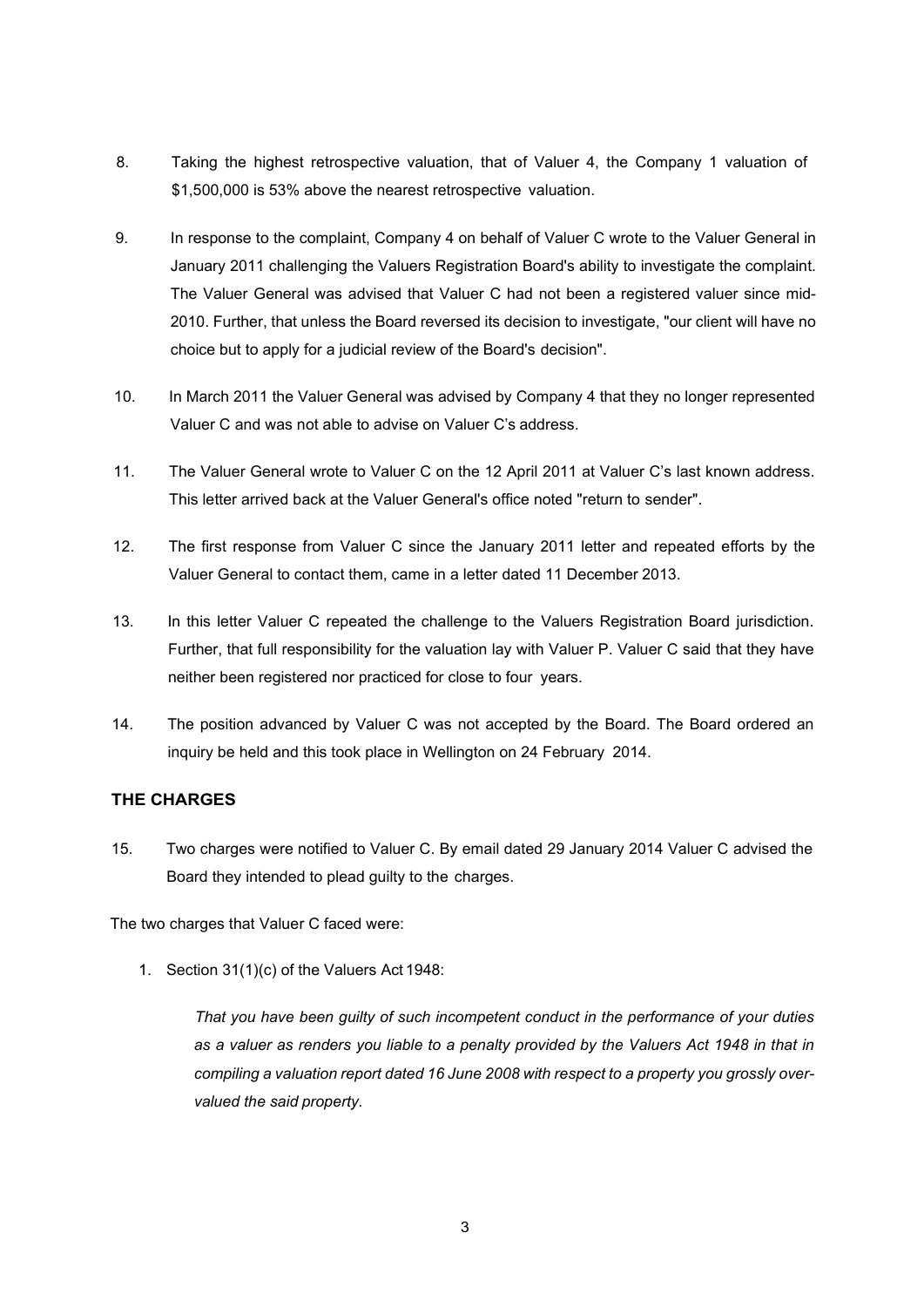2. Section 31(1)(c) of the Valuers Act 1948:

*That you have been guilty of such unethical conduct in the performance of your duties as a valuer as renders you liable to a penalty provided by the Valuers Act 1948 in that in compiling a valuation report dated 16 June 2008 with respect to a property you failed to exercise the utmost care and good faith to ensure the maintenance of the highest standards in the preparation of the report and therefore breached Clause 1.5 of the New Zealand Institute of Valuers Code of Ethics.*

*Particulars: you failed to provide sufficient information to permit those who read and rely on the report to fully understand its data, reasoning, analysis and conclusions in breach of International Valuation Standard 1 Clause 5 Statement ofStandards.*

### **SUBMISSIONS ON PENALTY AND COSTS**

## **Valuer General**

- 16. The Valuer General submitted that there were three factors that aggravate the seriousness of Valuer C's conduct and justify both a reprimand and a fine at the lower to middle range of the available level for a fine, this being up to \$10,000;
	- 16.1 The extent of the over valuation. Valuer C's valuation is 53% higher than the highest retrospective valuation.
	- 16.2 The wholesale non-compliancewith IVS1 Clause 5.1.4 and ANZVGN 1 Clause 4.5 in that:
		- 16.2.1 The report fails to articulate in any detail the legal interest which the property was subject to and which would impact upon the valuation. Significantly, the report fails to mention that separate titles could not be issued until such time as the local authority was satisfied that each of the Lots were stable and suitable for building on, that there was a requirement for a certain housing construction and design for the benefit of the overall subdivision and that the shared access way for Lot 16 had a maintenance and repair requirement the cost of which were to be borne equally by each of the Lots owners.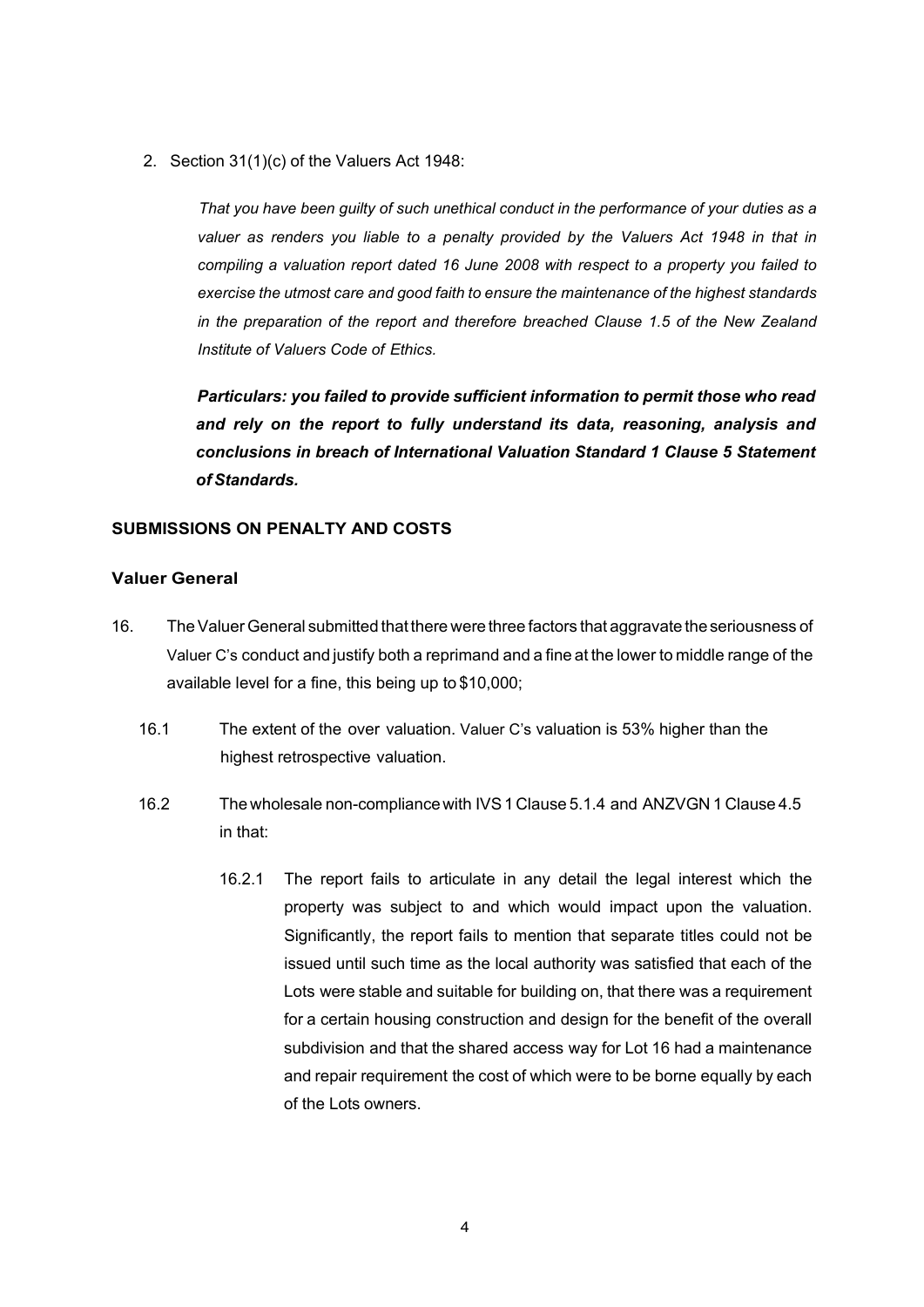- 16.2.2 The value of the gross realisation stipulated, namely \$1,670,000 has no bearing on the individual sales that are said to constitute that amount.
- 16.2.3 There is no explanation as to how the individual Lots have been valued and there is no comparative analysis between the subject Lots and the supplied sales evidence.
- 16.2.4 There are no costs and allowances provided within the report which are required for a sale in one line or single transaction value pursuant to ANZGN1.
- 16.3 The loss occasioned to the complainant. Even if they had loaned the amount recommended, the losses would have been substantial because of the over valuation.
- 17 The Valuer General submitted that there are only three matters that mitigate the seriousness of what occurred.
	- 17.1 The first of these was the guilty plea. It must be noted however that this guilty plea was entered late in the proceedings and until the 29 January 2014 Valuer C had failed to cooperate with the investigation.
	- 17.2 The second aspect in mitigation is that this is the first time Valuer C has appeared before the Valuers Registration Board.
	- 17.3 The final matter in mitigation are the personal matters which may be relevant to any penalty imposed.
- 18 The Valuer General did not accept that the counter signing by Valuer P lessened Valuer C's culpability. As a registered valuer, Valuer C had a duty to adhere to the Rules and Standards in force at the time.
- 19 Nor is the borrowers fraudulent conduct a matter that mitigates Valuer C's actions. If the valuation had been done appropriately and even if the borrower had no intention of honoring the loan, with a prompt mortgagee sale by the bank the losses may have been recoverable.
- 20 The Valuer General submitted that the purpose of professional disciplinary regimes is to ensure that appropriate standards of professional conduct are maintained in the occupation concerned. It is not to punish the professional, although that may be an inevitable result.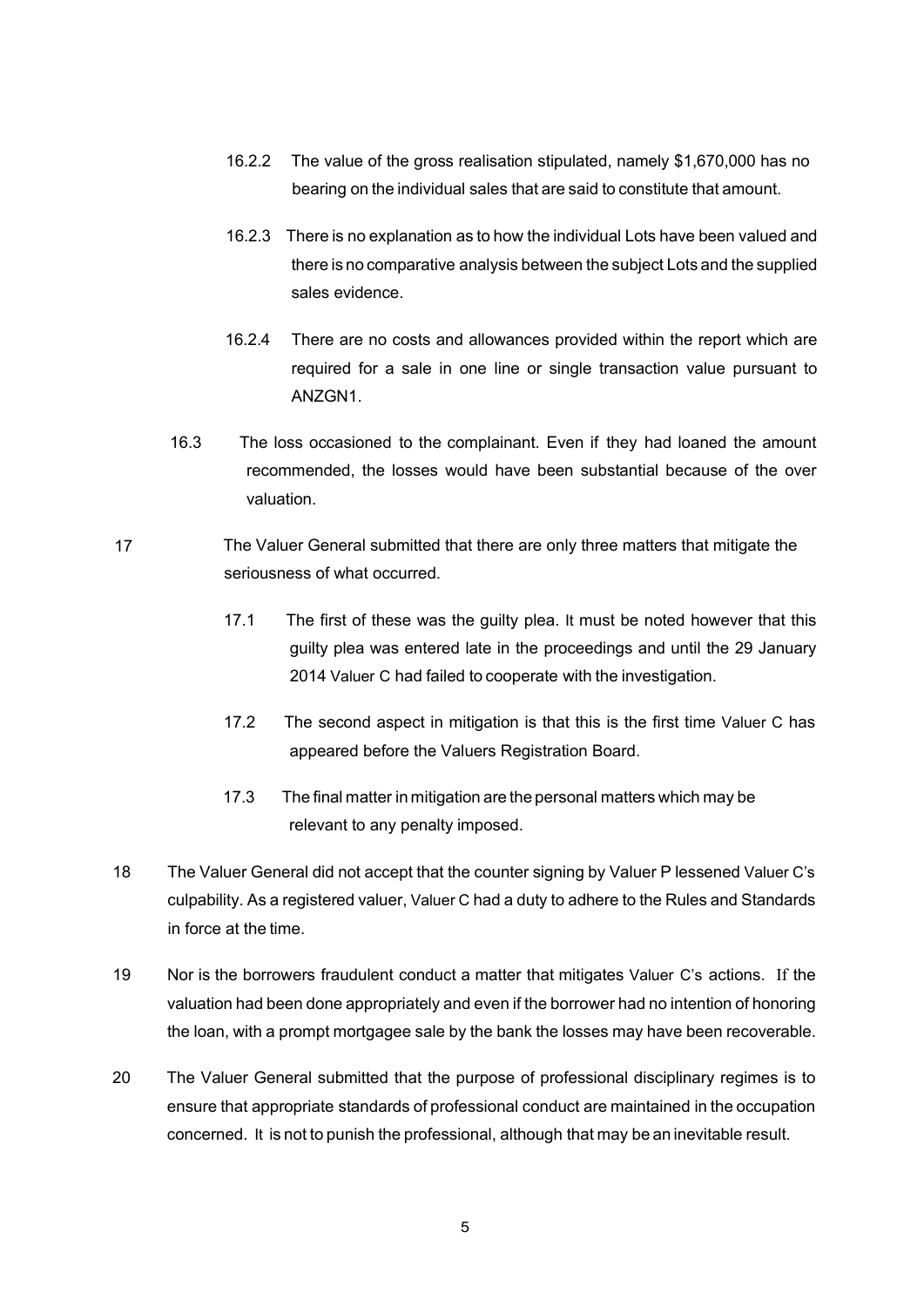- 21 The Valuer General recognised that the report was written at a time when the market had undergone/was undergoing a change due to the global financial crisis and therefore not the easiest market to value in. However, the valuation provided is significantly inflated and the difficult market can be no excuse for the poor structure of the report and the serious deficiencies of the information contained therein.
- 22 The Valuer General submitted that due to the extent of the over valuation, combined with the breach of Clause 1.5 of the Code of Ethics, a reprimand would not be a sufficient penalty. It was submitted a fine at the lower to middle of the range should be imposed, that is between \$1,000 - \$5,000. The Valuer General accepts that the penalty should be lower than that imposed on Valuer P of \$6,500.
- 23 Valuer C had been registered since 2000, so had been registered for some time prior to the valuation complained of.
- 24 The Valuer General stated that the costs totalled \$31,123.01 based on the following;

| Legal Fees            | \$10.998.21 |
|-----------------------|-------------|
| Valuer Generals Costs | \$14,576.25 |
| <b>Board Costs</b>    | \$5.548.55  |

- 25 That whatever costs are not imposed on Valuer C then others registered under the Valuers Act 1948 will carry the burden. Based on numerous decisions of disciplinary tribunal hearings 50% of costs is regarded as a starting point, increasing if there are aggravating factors to justify an increase or, decreasing where mitigating factors exist that would justify that course of action. The late guilty plea meant that greater expert witness and legal expenses were incurred for this Inquiry in comparison to Valuer P's hearing.
- 26 It was submitted that costs should be assessed at 60%, in the sum of \$18,673.81.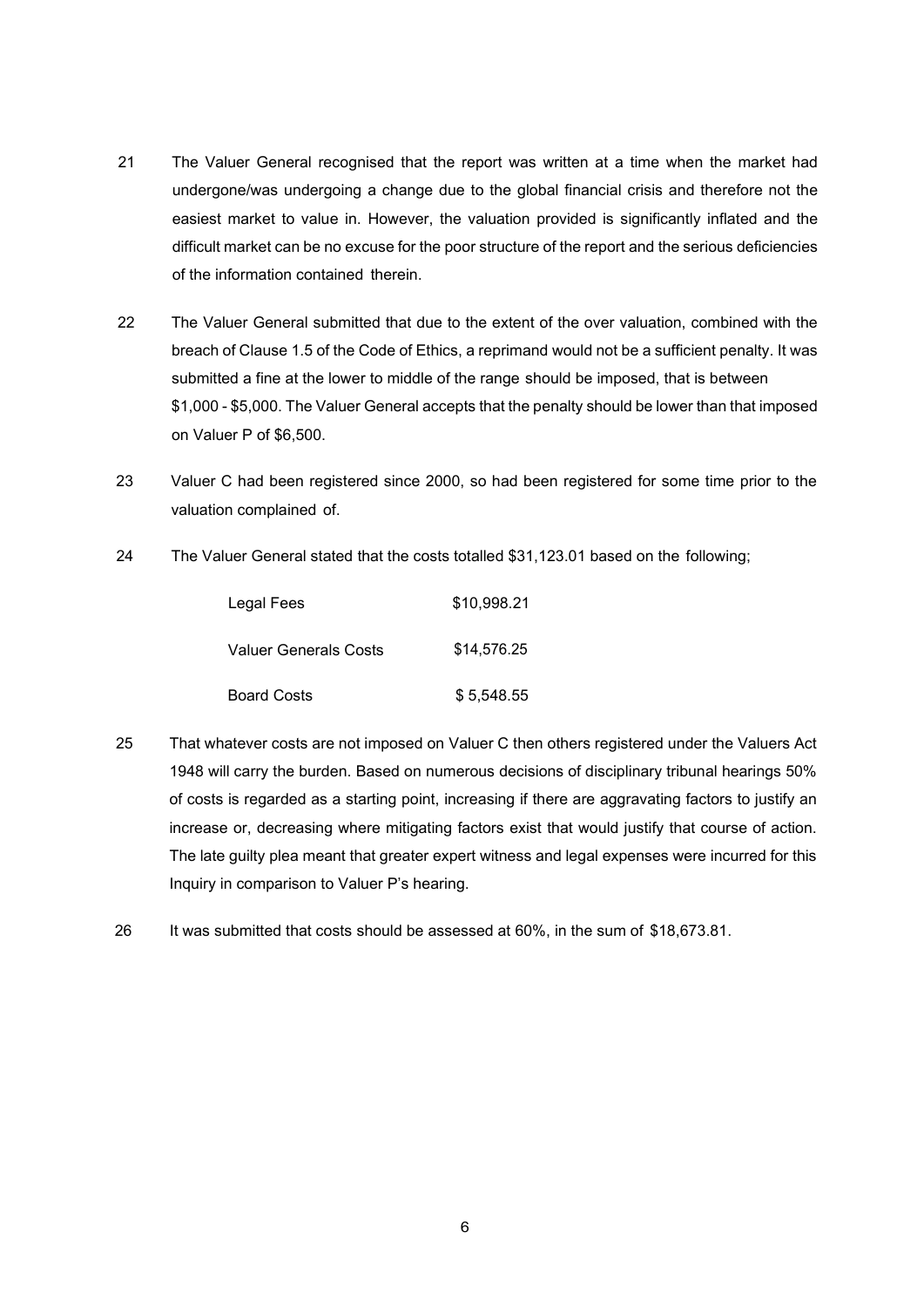## **Valuer C's Submission**

- 27 Valuer C had both a written submission and spoke extensively in their defence. The key points that Valuer C highlighted were:
	- Their guilty plea;
	- That this is their first offence:
	- The lack of a robust peer review from Valuer P and that Valuer P was the senior valuer;
	- Valuer C's poor mental and physical health at the time of the valuation;
	- That they deeply regret the valuation and as a result lost their job and income.
- 28 Valuer C elaborated on the timing of their guilty plea. They said they were confused on some points of law and drew attention to an article by Mr Gordon, the Chair of the Professional Practices Committee for the Property Institute. This article had stated that for valuation reports from valuers that are non-registered or not yet with associate status, that full responsibility lies with the counter signing registered valuer. Valuer C did later speak with Mr Gordon and accepts that Mr Gordon's comments were specifically aimed at non-registered valuers.
- 29 Valuer C accepted that they missed something in the land consent, "a bad miss", and that they shouldn't have been valuing in the subject area.
- 30 With respect to their health issues, Valuer C produced some documentation that verified they were struggling with their physical and mental health during the 2008 period.
- 31 In part answer to the Valuer General's contention of not cooperating with the complaint process, Valuer C did acknowledge they were difficult to contact for a period. This was due to moving five times, their anxiety in dealing with the matter, their health and the Christchurch earthquakes.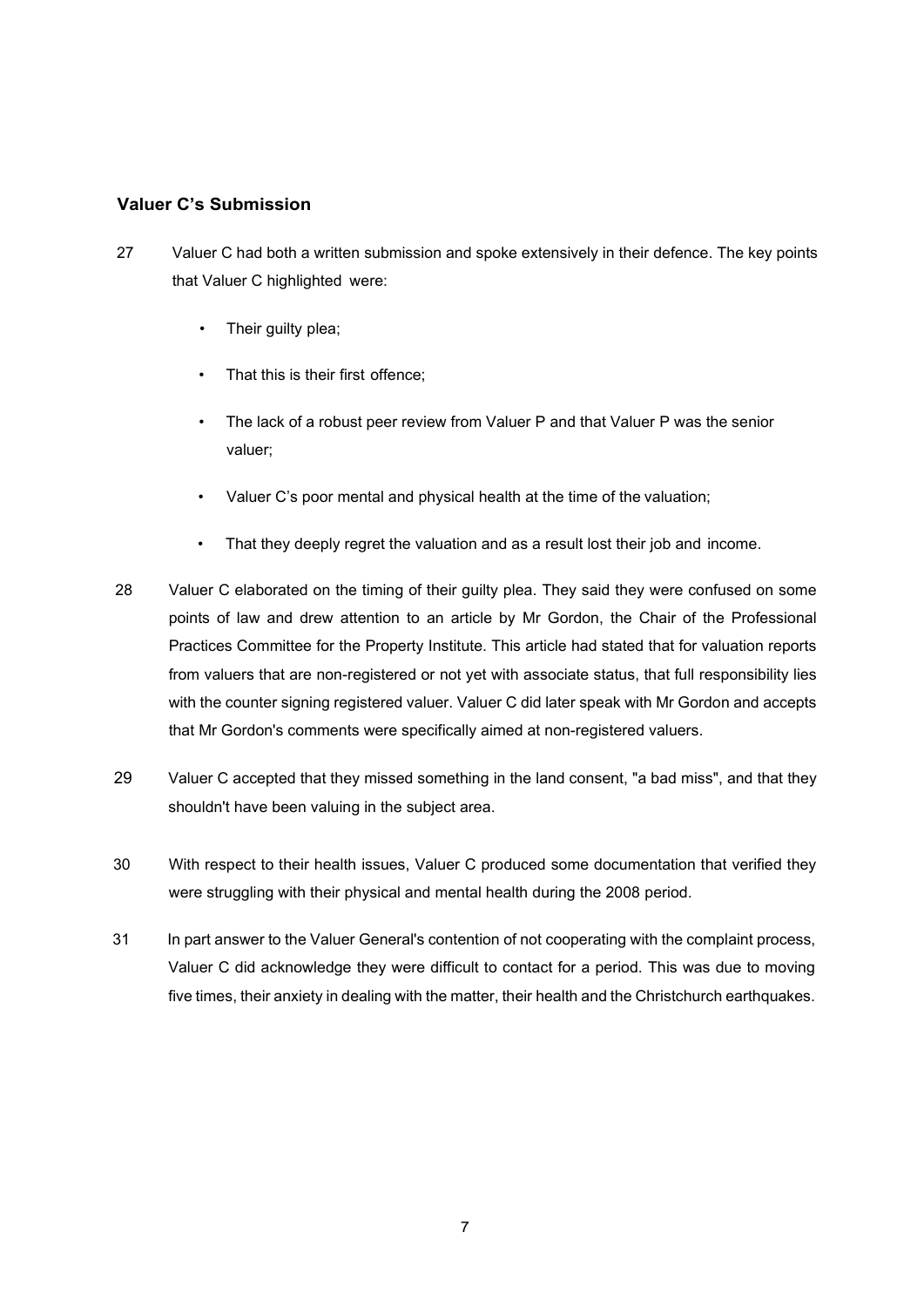- 32 Upon questions from the Board, Valuer C acknowledged that their employer, Company 1, was not aware of their health issues. They were a contractor to Company 1 and as such had no protection. Further, after they lost their job they had to obtain legal assistance to collect unpaid valuation commissions.
- 33 That Valuer P only said they had concerns about Valuer C's work after the complainants, through their solicitors, raised the matter of the over valuation with Company 1.
- 34 Valuer C apologised to the Board and said they were very sorry for their actions. They were embarrassed to appear at the hearing as Mr Gamby had been on the panel that examined them for their registration.
- 35 Valuer C submitted that they would like the Board to err at the lower end of the scale of fines. Also, Valuer P was able to split their costs as two Valuer Registration Board hearings were held the day that Valuer P appeared.
- 36 Valuer C also requested that the Board consider some form of name suppression. That they are the fourth person of their name from a proud family and that publication of the Board decision could have wider implications for the family.

## **BOARD OF INQUIRY DECISION**

- 37 Valuer C pleaded guilty to the two charges but this occurred only at a very late stage. Only the costs of the witnesses appearing at the hearing was able to be avoided.
- 38 The Board views as serious the extent of the gross over valuation, this valuation being 53% higher than the closest retrospective valuation.
- 39 Likewise, the deficiencies in the report are a departure from the requirement to "exercise the utmost care and good faith to ensure the maintenance of the highest standards in the preparation" of that report. Thereby, breaching Clause 1.5 of the New Zealand Institute of Valuers Code of Ethics.
- 40 The report was however counter signed by Valuer P, a director of Company 1 and a more senior valuer, having the required status by the complainants of being ANZIV/SPINZ.